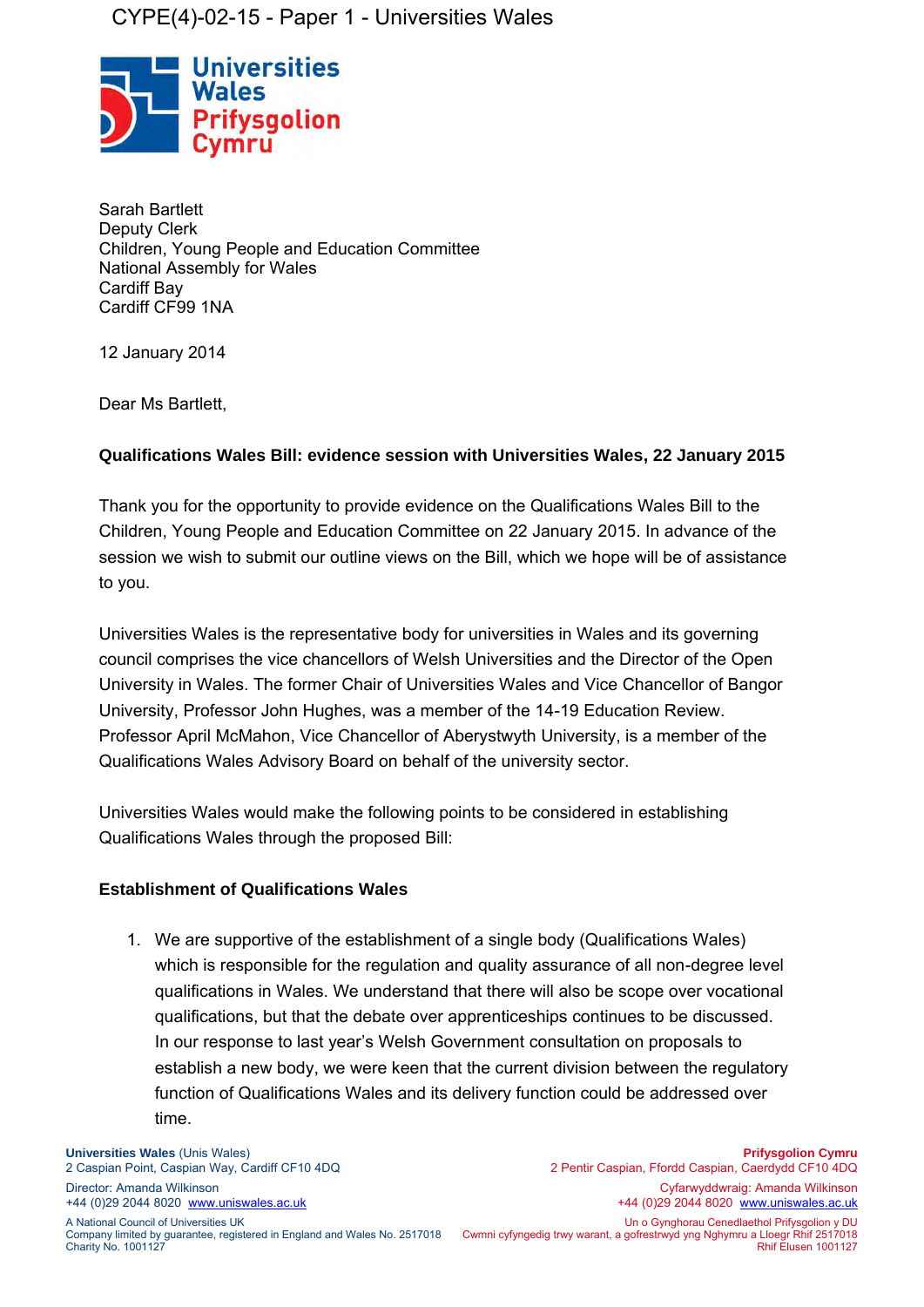- 2. In order to be successful, we concur with the view that Qualifications Wales will need to work in partnership with a range of stakeholders and other organisations. In addition to core provider interests, such organisations include those responsible for careers advice, employers, and universities. Universities Wales understands that the Qualifications Wales Board will not include representation from specific groups, including higher education, but rather will seek individuals with corporate expertise (financial, legal etc). It is absolutely vital that universities are represented appropriately on the Qualifications Wales Board, and it is deeply concerning that universities will not have sufficient representation under the current proposals. Universities Wales urges a rethink on this, to ensure that the higher education voice is heard.
- 3. In establishing any new body there will be a range of unforeseen consequences, including in this case, the impact on rigidity or fluidity of the curriculum or how existing examination providers will evolve. The real and perceived value of the new body will be important. The new body should prioritise and facilitate the learner journey, raise standards and provide a clear focus on high level achievements.
- 4. Universities Wales is keen that the new body is established in a cost efficient manner. There will be costs associated with any new arrangement, however. In this case we should expect expenditure requirements not just for establishment but for stakeholders including the training and development of teachers to deliver new requirements. There will also be significant communication costs if the endeavour is to be a success.

### **Curriculum**

- 5. We note the potential enhanced role the new body could play in setting curriculum requirements and designating subjects. This could be a contentious area and the consultation requirements associated with these functions will need to be clear. The process for determining 'priority qualifications' is a case in point.
- 6. Response to Welsh Government consultation overwhelmingly identified a role for universities in providing advice on the A level curriculum (although the benefits of university engagement should not be restricted to A levels). Indeed, universities have an important role to play in developing the A level curriculum and in ensuring that A level content supports progression into higher education. University academics and staff are already extensively engaged in this way and have worked with awarding organisations for many years, for example, in providing advice on higher level vocational qualifications, which feed directly into some university programmes.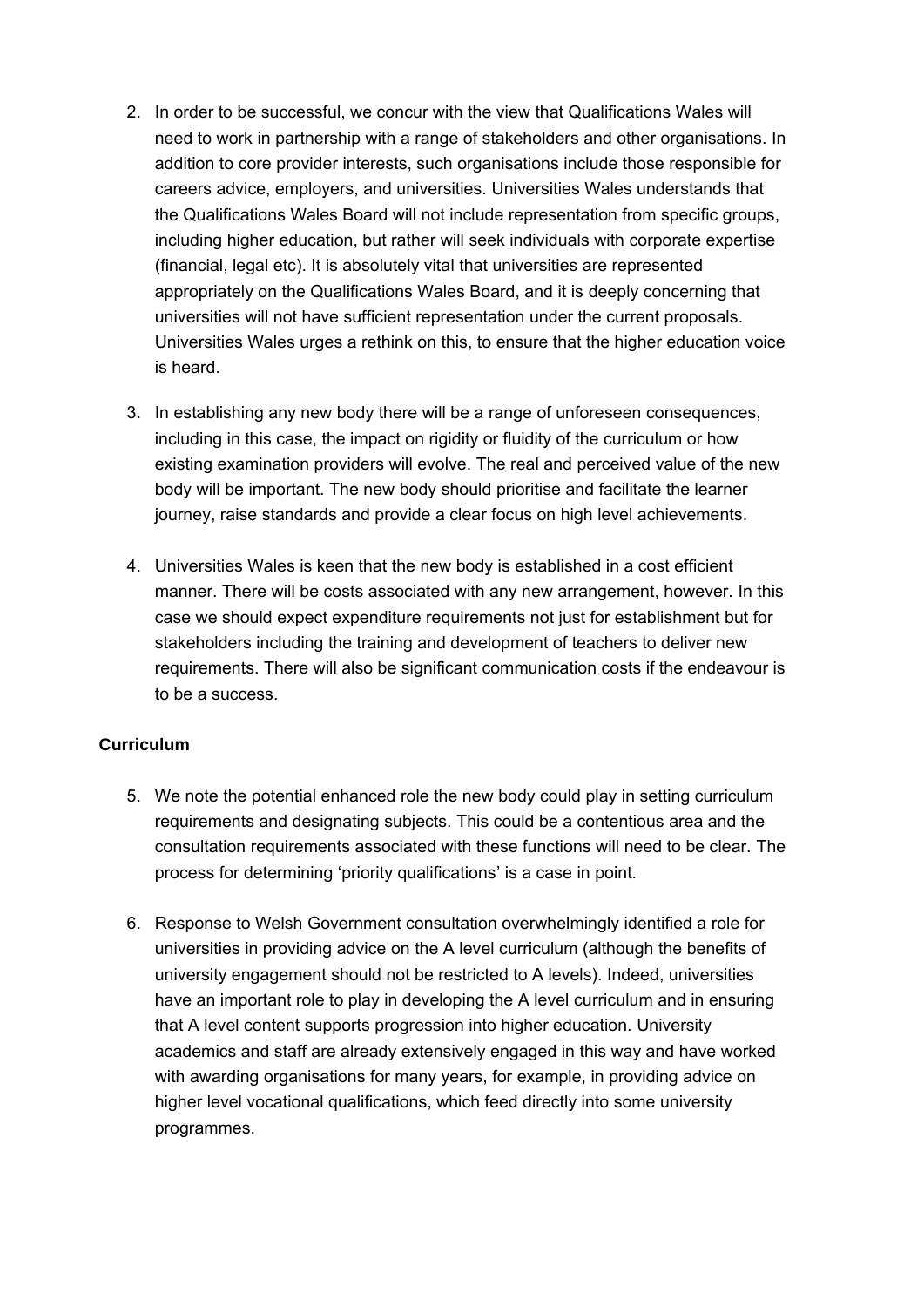7. A levels will need to remain broad enough to prepare students for the next stage of life, whether in higher education, employment or other forms of education. Whilst we believe that A levels are broadly fit for purpose for progression into higher education, we support the creation of a body with responsibility to ensure that they continue to meet their objectives and remain robust, and internationally comparable. This is particularly important in an increasingly competitive global job market, where employers are demanding greater numbers of highly skilled individuals.

### **Communication**

- 8. We feel that the stated aim of Qualifications Wales in *promoting public confidence in qualifications and in the Welsh qualification system* may be too narrow. The new body will need also to inspire the confidence of employers, universities and other stakeholders not just in Wales but across the UK and internationally. The fundamental importance of qualifications extends beyond the individual to include the benefits of a recognised, highly qualified population in attracting employers.
- 9. Indeed, the importance of recognition and reputation for high quality, relevant qualifications cannot be overstated. In taking steps to differentiate Welsh qualifications, Qualifications Wales must ensure at least parity recognition with its closest competitors – in reality it should be seeking to go well beyond that.
- 10. We would therefore like to see greater emphasis in the Bill on the European and international dimension of the engagement Qualifications Wales must undertake. Such engagement will include programmes such as the European Qualifications Framework and [NARIC](https://www.naric.org.uk/naric/) (the agency responsible for providing information, advice and expert opinion on UK qualifications worldwide). Welsh qualifications do not and will not exist in a vacuum, and any new legislation should be responsive enough to take account of those developments outside Wales, and avoid an insular approach.
- 11. We have been very encouraged by the positive working relationship which has been sought in relation to implementing these proposals which has allowed us to avoid the sorts of damaging debates seen elsewhere. The benefits of communication and engagement from a university perspective include:
	- A greater understanding of the content and delivery of new qualifications and hence the incoming skills and knowledge of students
	- An opportunity to forge relationships with pre-higher education institutions and potential future applicants
	- Opportunities to become involved in delivering new qualifications
	- Alignment of CPD programmes to focus on the skills needed to deliver the new qualifications.